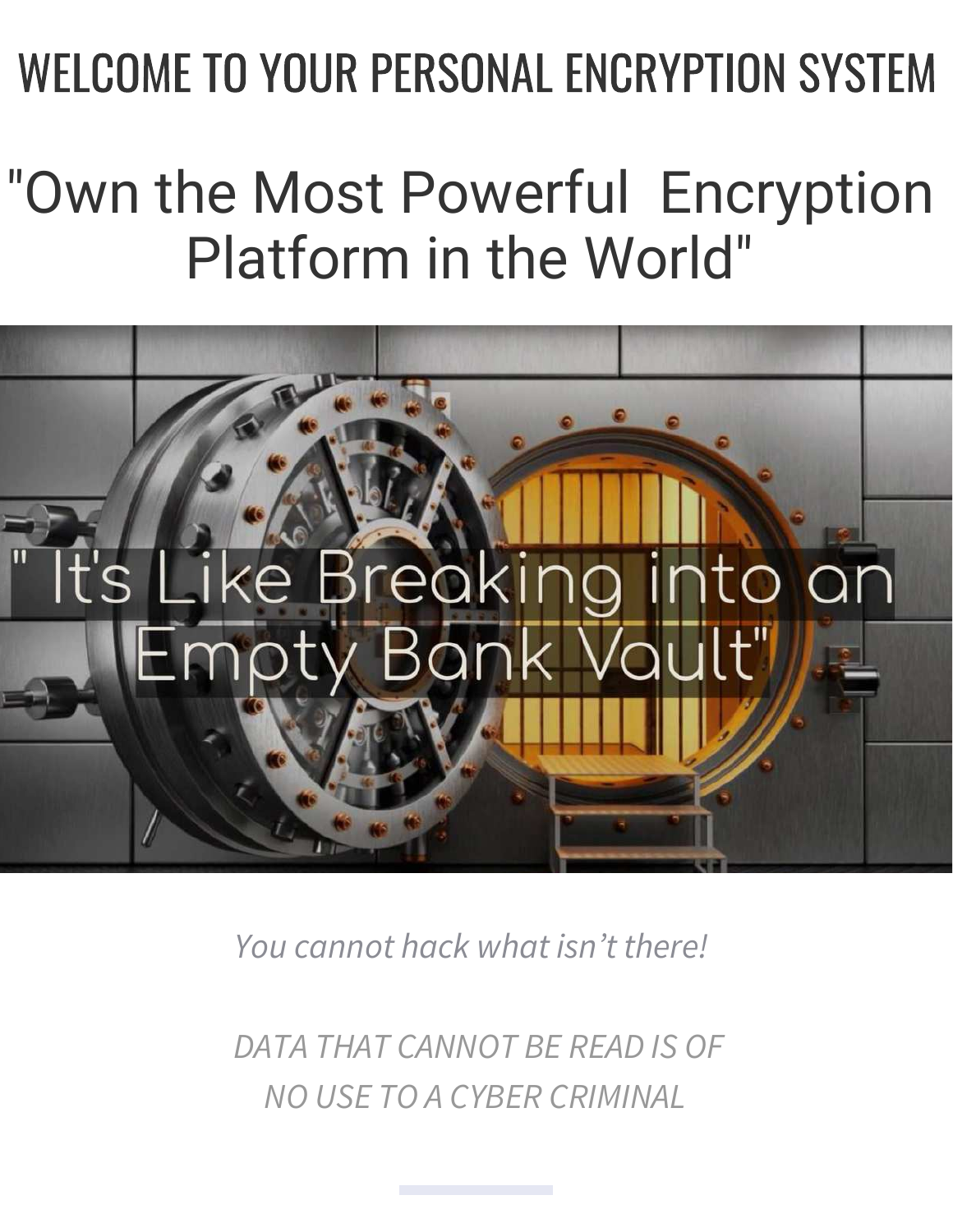#### **The DigitalBank Vault One Time Pad Encryption System for Android, Windows, and Mac**

The DigitalBank Vault Encryption System is based on the One Time Pad Encryption Concept and based on SuperEncipherment.

DigitalBank Vault provides governments, organizations, institutions, individuals, and private corporations with personal, individual, private, impenetrable cyber defense systems for each individual or department, within an organization, for securing in an absolute way classified databases & confidential information (in transit) from internal and external threats.

*The DBV One Time Pad Encryption System help you encrypt in an uncrackable way :* any type of files in order to locally or cloud store them, and for transferring encrypted files outside the perimeter of your institution, covering also any form of internal and external communication (voice, video, text).

DBV Technologies allows Multi Platforms, Multi-level, & Multi-Signature scenarios. Therefore there are no ways to alter docs, switching, or tempering files.

The DigitalBank Vault ® Cyber Defense Technology is far beyond military-level Encryption.

#### **OUR ENCRYPTION SYSTEM'S METHODOLOGY**

NO Information ever stored NO Internet connection NO Servers NO Third Parties Involved NO Encryption Keys Stored or Exchanged TRIPE 000: ZERO TRUST-ZERO KNOWLEDGE-ZERO STORAGE



**Keyless Encryption Technology**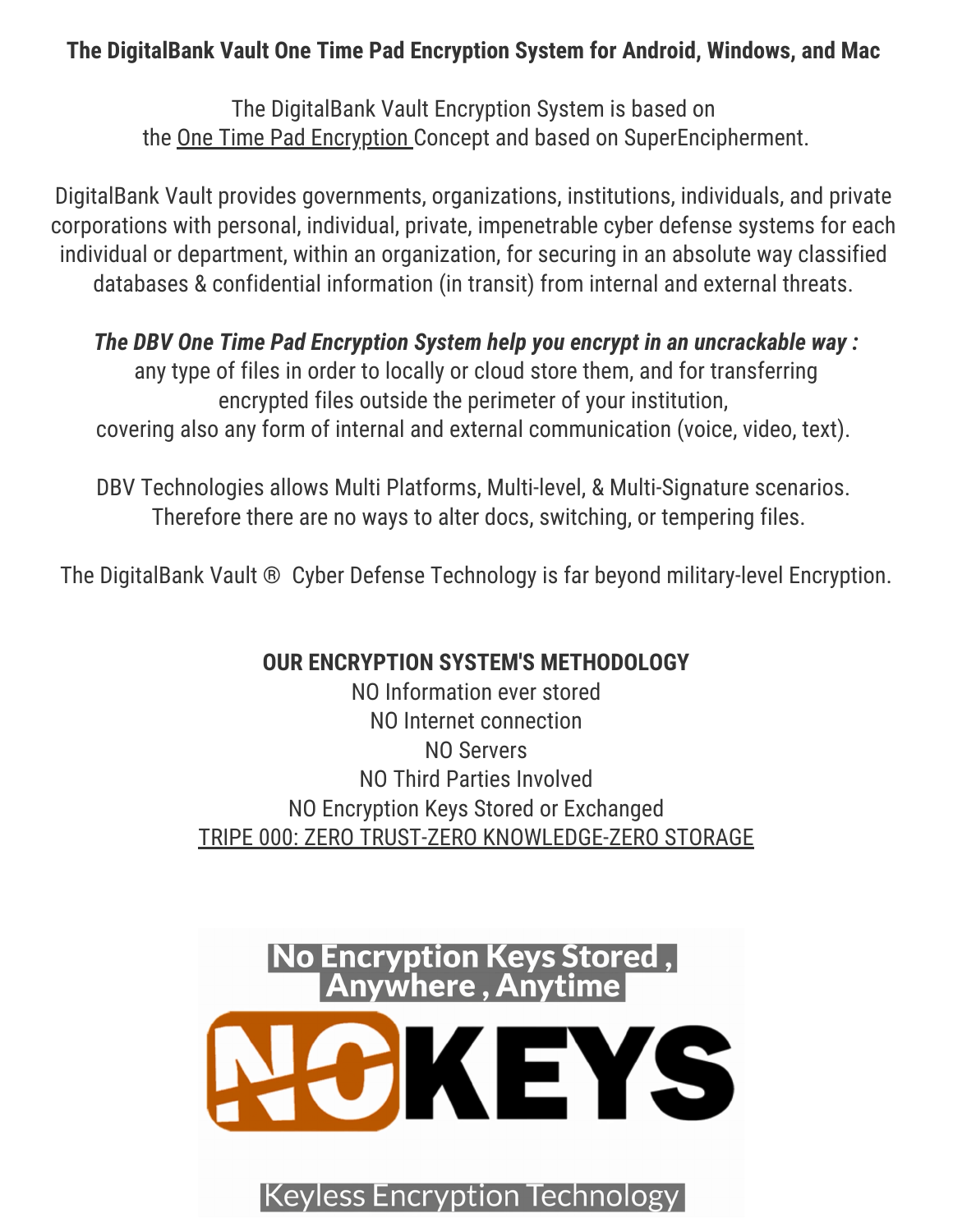

**THE DIGITALBANK VAULT ULTIMATE ENCRYPTION MACHINE**  *Absolute security powered by SuperEncipherment Tech*

The encryption of sensitive and/or classified information for being transmitted and/or stored is an integral part of a financial institution's cybersecurity methodology.

Our capabilities offer you absolute cybersecurity in the encryption/decryption process.

With the DigitalBank Vault System, you can create your personal air-gapped (offline) encryption devices, designed in a way to be immune to any type of Spyware, Malware, Online or Offline Attacks, and any type of Digital Forensics Analysis.

The DBV Encryption System installed on your Android, Windows, or Mac Devices has no capabilities of storing any information, keys, data, files, or folders.

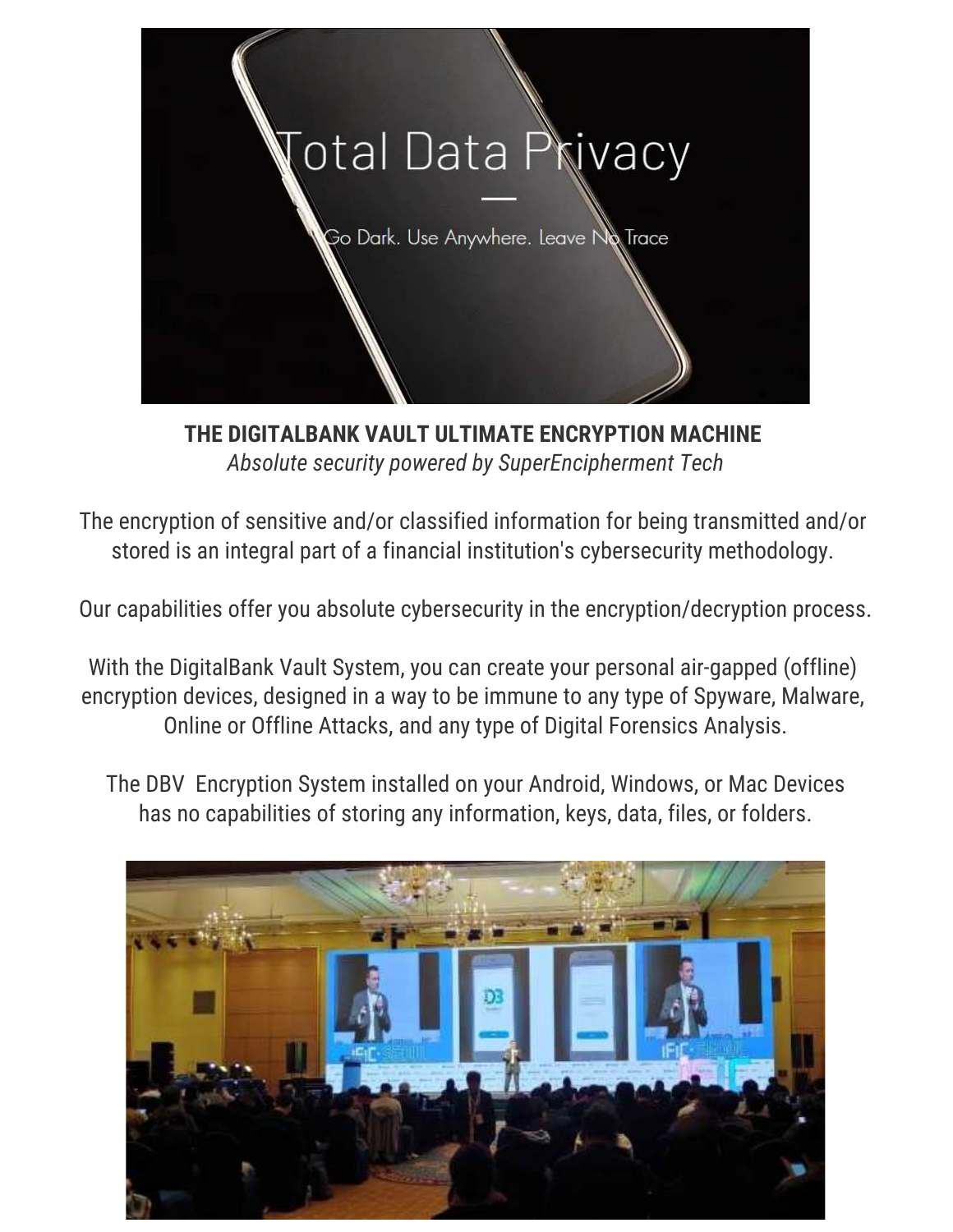

We supply to each client a different set of encryption algorithms, you actually **own your private encryption system** that nobody else has.

Please also note that for achieving maximum security it is advisable to use a dedicated Android device and make sure the Android device is working only and exclusively offline, therefore an Online Attack is impossible.

An Offline attack is not feasible too, because of all the above mentioned. By Encrypting and Decrypting Offline any online attack vector can be neutralized.

**Your Own Personalized Encryption Software:** installed on your Offline Android, Windows, and Mac Devices is able to encrypt and decrypt any type of files, folders, extensions, voice, text audio messages, and more without the need for internet connections, and without using servers.

For Maximum security, data for decryption is imported and data encrypted can be exported through the USB, SD cards, or Bluetooth without ever connecting the dedicated Device to the Net.

> No encryption keys ever leave the "air-gapped" device, and no encryption keys are ever stored on the device.

In case you want to transfer files online, you can choose to connect the Device but only after the encryption/decryption process has been completed.

### **No Encryption Keys Stored = Nothing to Hack**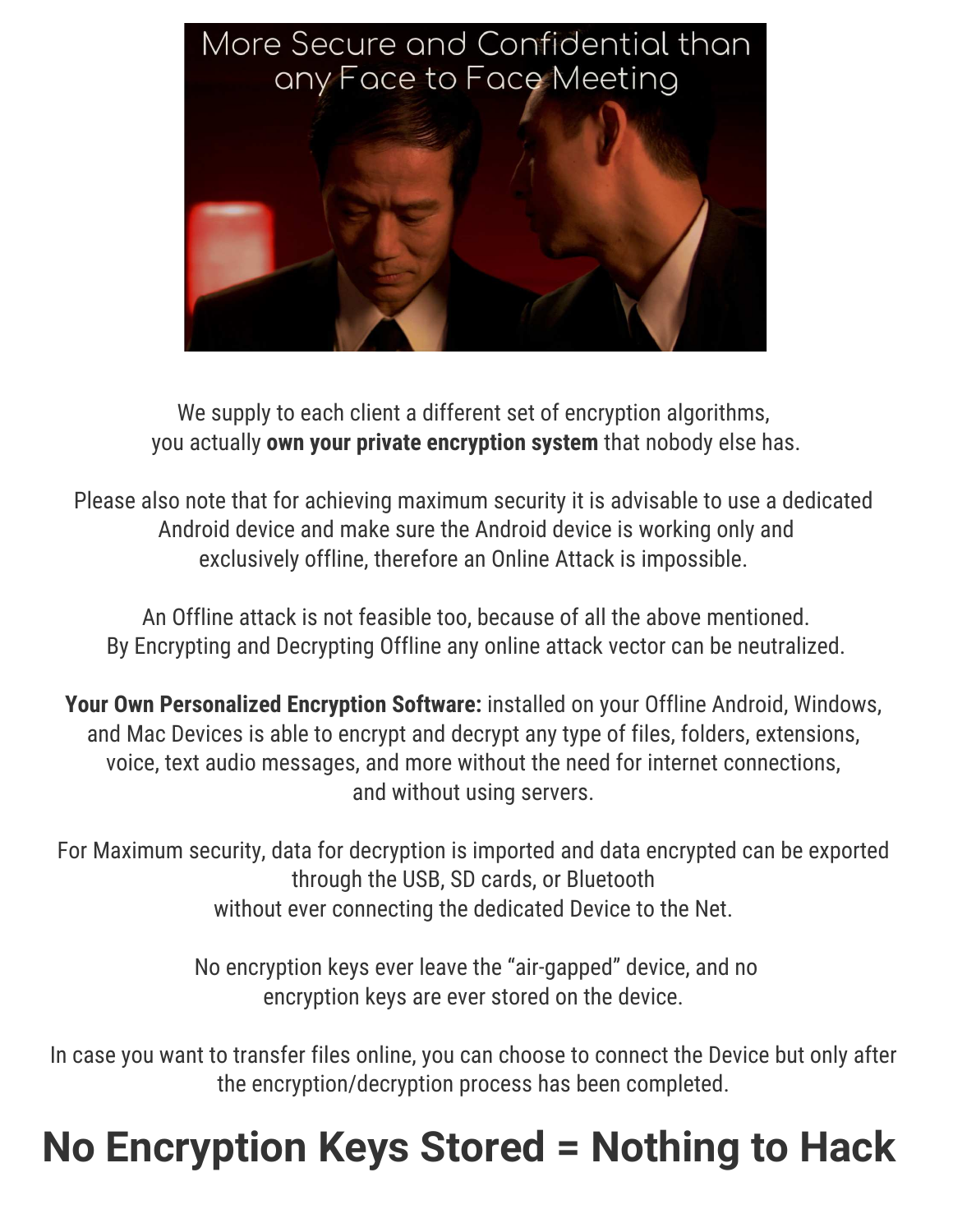

#### **THE DIGITALBANK VAULT ENCRYPTION SYSTEM for Android, Windows, and Mac**

Defending mobile devices and PCs for high-level officials and decision-makers

The DBV Encryption System can be used with all online devices.

#### **However, we strongly advise to install and use the DBV Encryption System on dedicated devices, used for encryption/decryption purposes only and kept always offline, while transferring encrypted files to and from the offline device, by USB, SD Cards, or Bluetooth.**

Each User receives a dedicated set of encryption algorithms.

This Unique Version of the Encryption system can be then distributed by the user to his network of contacts (in the forms of applications) for enabling ultra-secure communications between managers, partners, workers, clients.

You will receive a large package of downloads of your unique encryption system so that you can distribute it to your contacts and be able to exchange encrypted files with them.

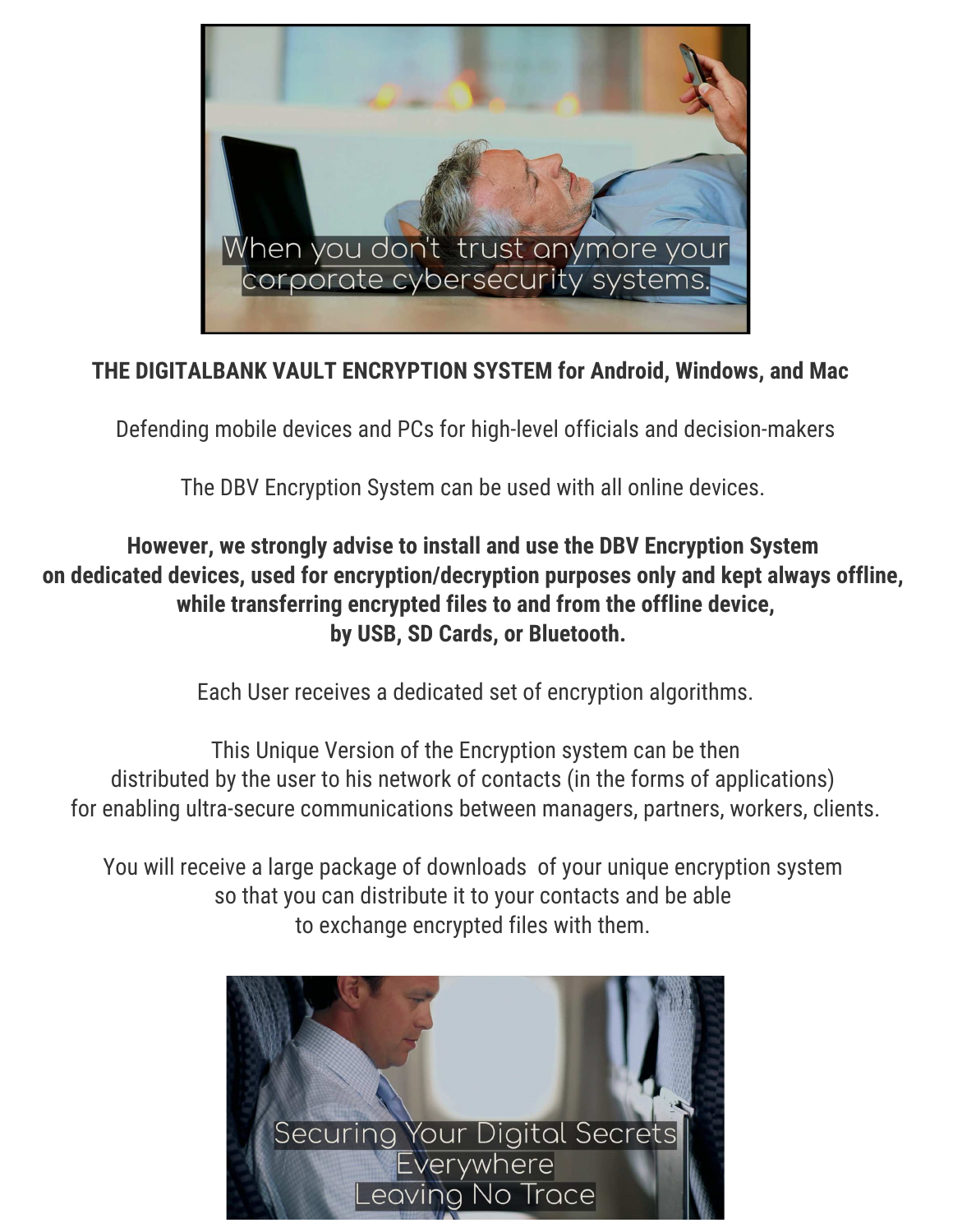

#### When you don't trust anymore, anyone, within your organization It's TIME to Use Your Personal Unique Encryption System

#### **The Uniqueness of the DigitalBank Vault One Time Pad Encryption System:**

1) No Encryption Keys stored anywhere (on any device used or server) at any given time.

2) No Encryption Keys exchanged between the communicating parties.

3) The user is the only one responsible for creating the encryption keys. One Time Pad Encryption Keys are generated Offline, on the spot by the user with NO third-party involvement.

4) Individual, Private, and Unique encryption system for each and every user : Dedicated Set Of OTP Encryption Algorithms for each individual institution and multiple versions for each department, creating customized corporate networks for ultra-secure internal communication and privately-owned encryption systems for each manager.

5) The unique versions of the Encryption system (in the forms of applications) can be then distributed by the user to his network of contacts for enabling ultra-secure communications between managers, partners, workers, clients.

6) Fully Independent & Anonymous Encryption System (No Servers involved)

7) Compatible with all platforms: Windows, Linux, Mac iOS, Android, and iPhones.

- 8) Working both Online and Offline.
- 9) Work in all languages.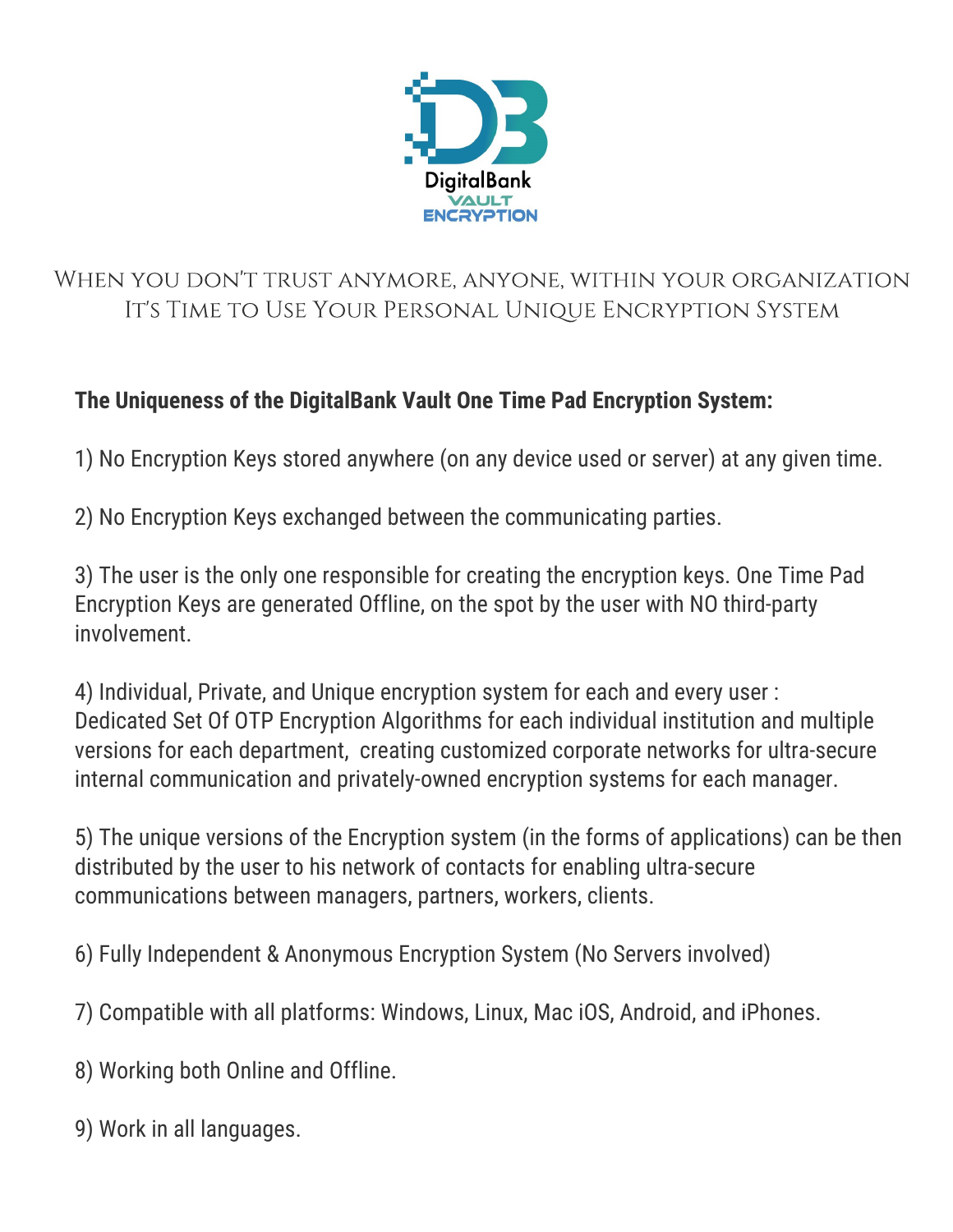

#### **The Uniqueness of the DigitalBank Vault One Time Pad Encryption System:**

10) The Only OTP Encryption system that allows the encryption of any file's extensions, entire folders, videos, images, audio, and text messages by using the unbreakable OTP (one-time pad) encryption solution. Video tutorial about the OTP Encryption: https://youtu.be/FlIG3TvQCBQ

11) Full Integration: No changes needed for the user's cybersecurity structure. Complementary encryption tech that can be used in synergy with the current cybersecurity systems of the user and his organization: No need to make any changes to the user's current cybersecurity structure.

12) The Uncrackable Encrypted files can be securely shared by any communication means already in use, such as Gmail, Whatsapp, Facebook Messenger, Telegram, Signal, LinkedIn, SMS, and more…

13) OTP encrypted data can be stored securely on any server or cloud storage services: such as Google Drive, Amazon, Dropbox, and else.

14) Immune to any type of digital forensic analysis: DigitalBank Vault Fully Air-Gapped Encryption Devices (laptops) 100% Offline, Immune to any type of Online or Offline Attack.

15) The Encryption System can be used Offline, installed by the user himself on his own dedicated devices permanently not connected to the internet (air-gapped).

16) Multi-Signature Encryption System:

An unlimited number of signatories can encrypt one single file, or for decrypting the file.